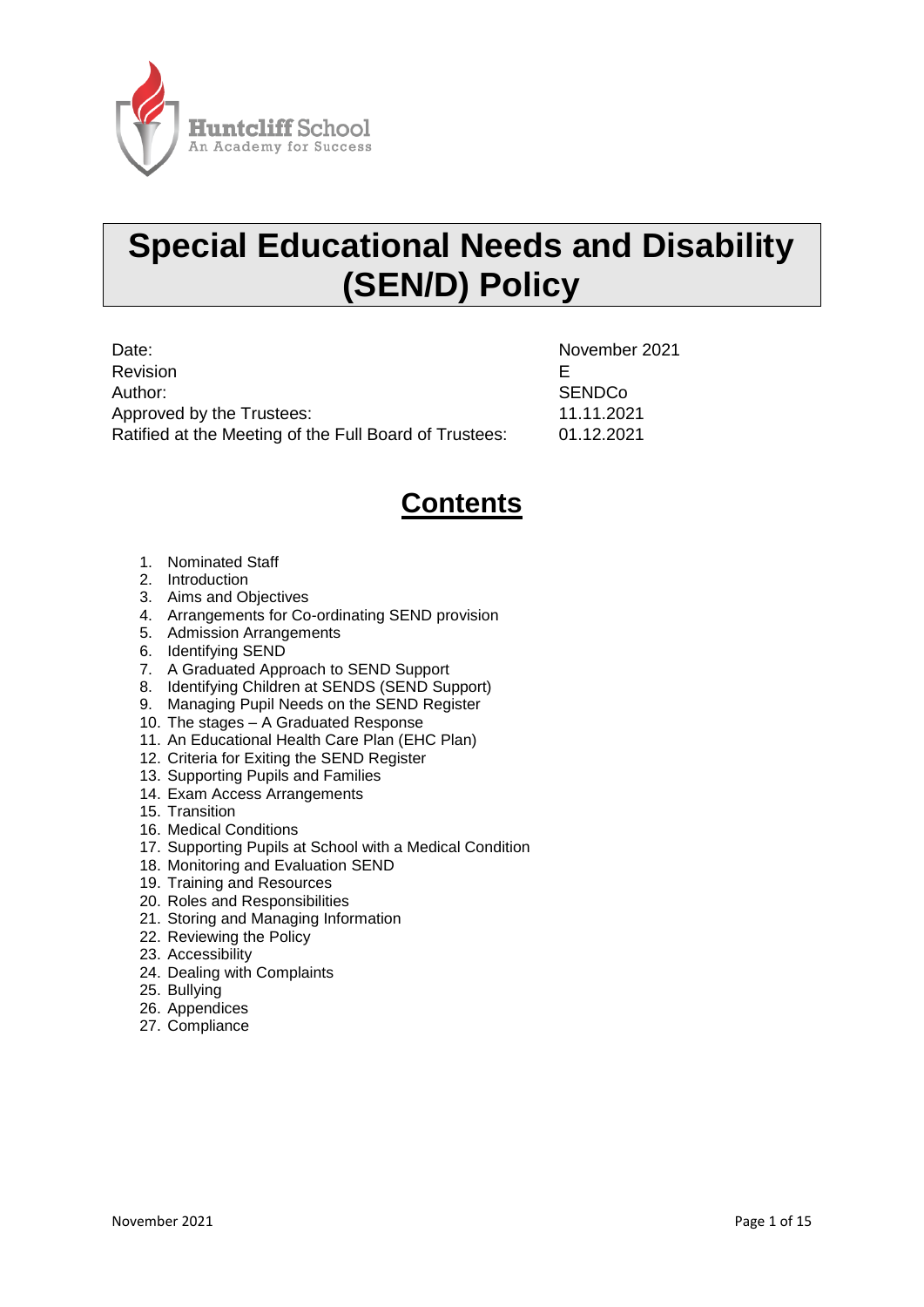

#### 1. **Nominated Staff**

- 1.1.Staff member responsible for Special Educational Needs and Disabilities (SEND) is the Special Educational Needs Co-ordinator (SENDCo) – Mrs Palin - who can be contacted via the school office (01652 648 276)
- 1.2. **Mrs Palin** is the designated teacher responsible for Medical Needs.
- 1.3. **Mrs Ashwood** is the designated teacher responsible for Looked After Children.
- 1.4.Trustee for SEND is **Mr Ewart Gibbs**.

#### **2. Introduction**

- 2.1.Huntcliff School believes that all pupils should be equally valued and respected and therefore does all it can to promote equality and opportunity of outcomes and to help develop an inclusive learning environment where all young people can flourish and feel safe.
- 2.2.Our broad, balanced, creative curriculum and enrichment activities provide opportunities for everyone to succeed.
- 2.3.We celebrate our achievements, cultural diversity, sexual orientation, irrespective of individual differences within the protected categories of the Equality Act 2010.
- 2.4.This policy is written in line with other policies in the school including:
	- 2.4.1.Safeguarding Policy
	- 2.4.2.Anti-bullying Policy
	- 2.4.3.Equality and Diversity Policy
	- 2.4.4.Behaviour Policy
	- 2.4.5.Supporting Pupils at School with Medical Conditions

#### 3. **Aims and Objectives**

#### *3.1.AIM*

3.1.1.Huntcliff School aims to raise the aspirations of and expectations for all pupils including those with Special Educational Needs and Disabilities (SEND). For those with SEND we focus on outcomes for pupils.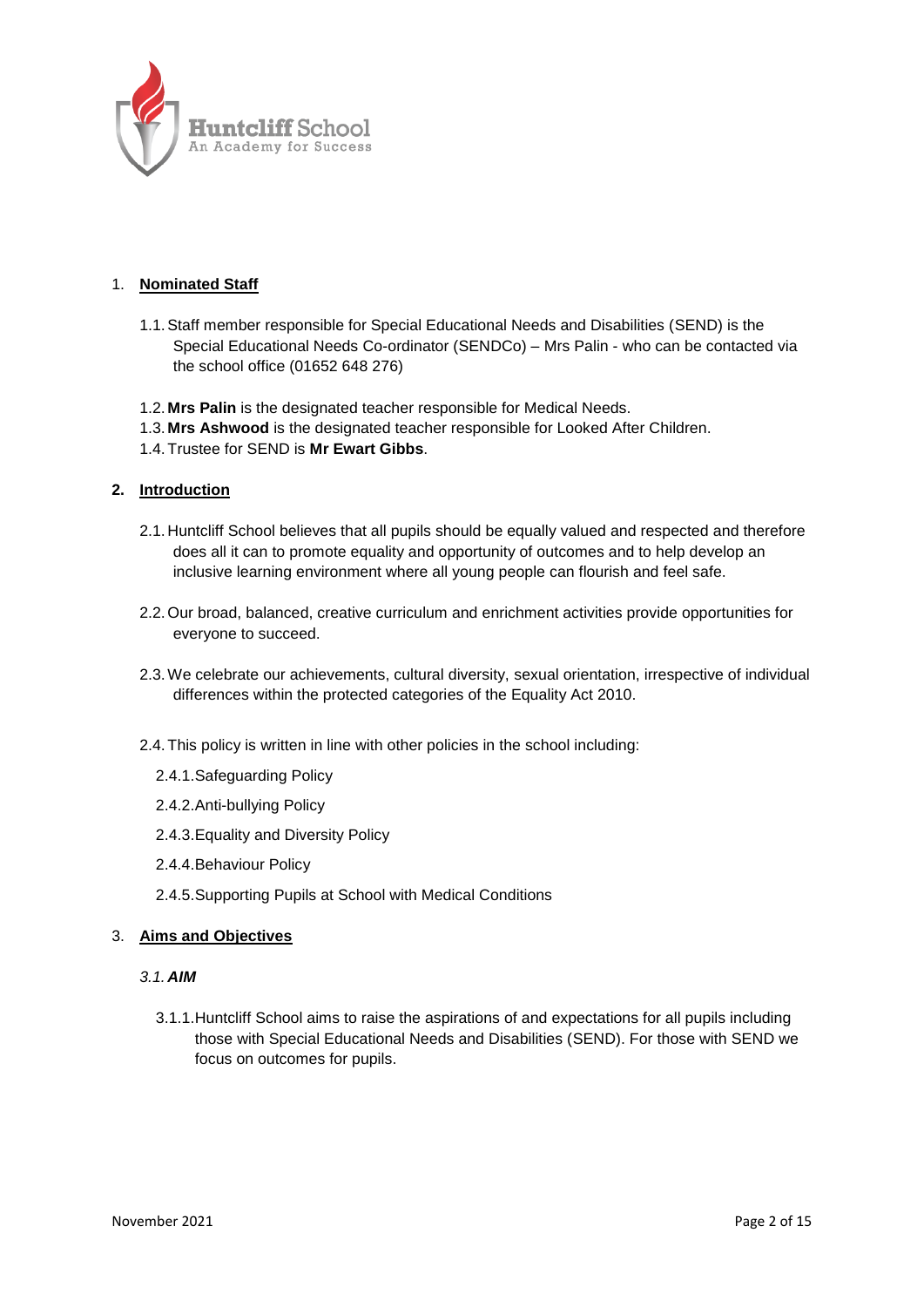

#### *3.2.OBJECTIVES*

- 3.2.1.**SENDCo receives transition information about year 7 pupils with SEND from feeder primary schools**. Also transition information from other secondary schools is passed on for pupils with SEND in other year groups.
- 3.2.2.**SENDCo and other staff members identify any additional pupils with SEND as early as possible after transition from Primary School**.
- 3.2.3.**Staff monitor the progress of all pupils in order to aid the identification of pupils with SEND.** Continuous monitoring of those pupils with SEND by their teachers will help ensure that they are able to reach their full potential.
- **3.2.4.Teaching staff make appropriate provision to overcome all barriers to learning and ensure pupils with SEND have full access to the curriculum, through first quality teaching and appropriate differentiation.**
- 3.2.5.**Teaching staff work with parents to gain a better understanding of their child and endeavour to involve them in all aspects of their child's education.** This includes supporting them in terms of understanding SEND procedures and practices and providing them with feedback on their child's progress.
- 3.2.6.**SENDCo and other staff work with outside agencies when the pupils' needs cannot be met by school alone.** Some of these services include Educational Psychology Service, Speech and Language Therapy, Children and Adult Mental Health Service (CAMHS), the Autism Support Education Team (ASET).
- 3.2.7.**A school environment is created where pupils can contribute to their own learning.** This means encouraging relationships with adults in school where pupils feel safe to voice their own needs and carefully monitoring the progress of all pupils at regular intervals. Pupil participation is encouraged through wider opportunities such as school council, trips and visits, sports' teams and peer mentoring. **A comprehensive enrichment programme facilitates opportunities for all pupils to choose activities on a termly basis. (Take out and replace with the following) Enrichment is offered to all pupils irrespective of their needs and where support is needed to access enrichment opportunities it is offered.**

#### **4. Arrangements for co-ordinating SEND provision**

- 4.1.The SENDCo will hold details of all SEND records for individual pupils
- 4.2.All staff have access to
	- 4.2.1.Huntcliff SEND Policy
	- 4.2.2.A copy of the SEND register
	- 4.2.3.Information on individual pupils' special educational needs, including of provision maps, pupil profiles, subject targets for each pupil.
	- 4.2.4.Practical advice, teaching strategies and information about types of special educational need and disability.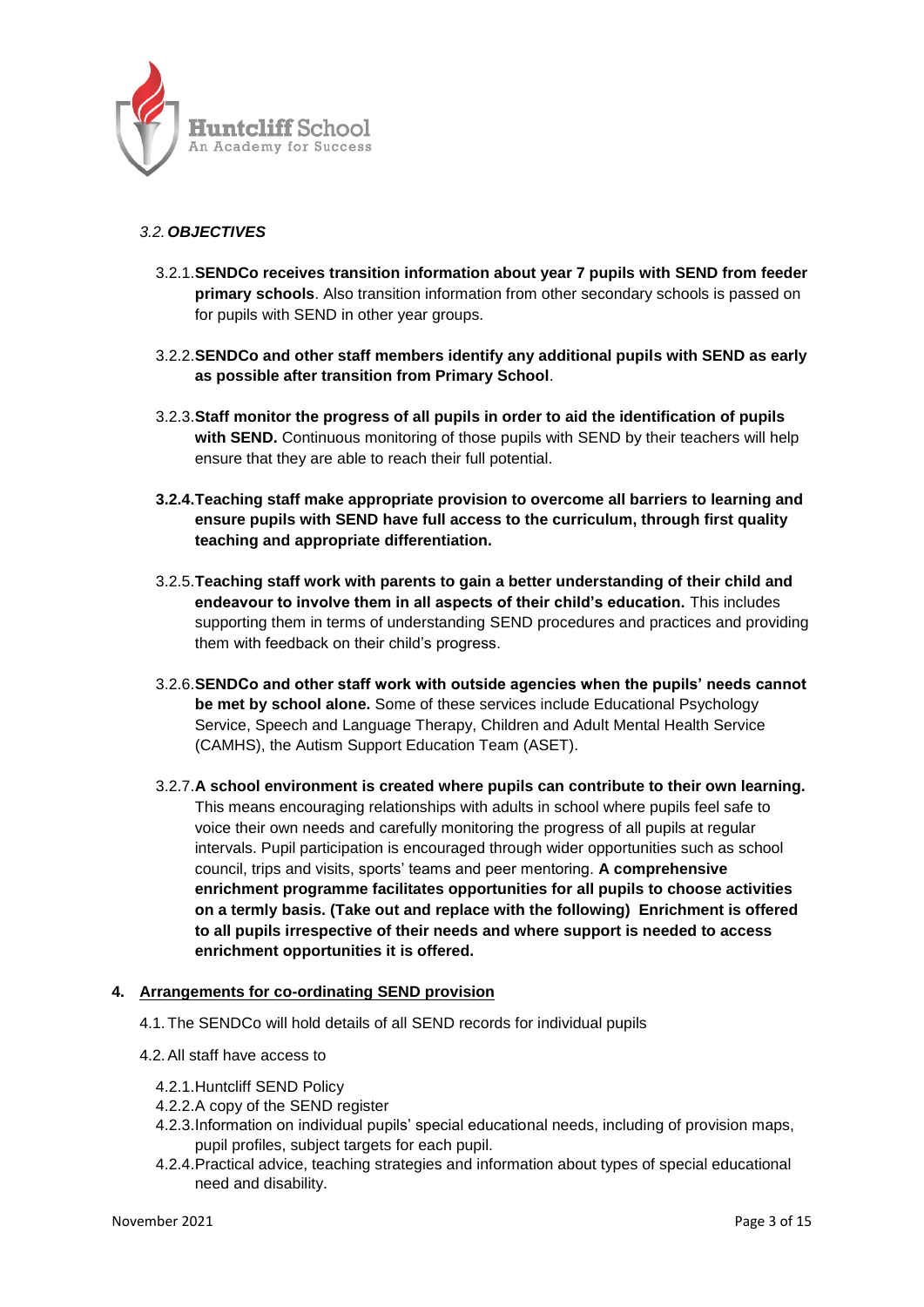

- 4.3. In this way every staff member will have complete up to date information about all pupils with special needs and their requirements which will enable them to provide for the individual needs of all pupils. Heads of Faculty will challenge this as part of QA and Performance management.
- 4.4.This policy is made accessible to all staff and parents.

#### **5. Admission Arrangements**

5.1.The admission arrangements for all pupils are in accordance with national legislation, including the Equality Act 2010. This includes any children with any level of SEND; those with Education, Health and Care Plans and those without.

#### **6. Identifying Special Educational Needs (SEND)**

#### *6.1.Defining SEND*

- 6.1.1.The 2014 Code of Practice says that:
	- 6.1.1.1. A person has SEND if they have a learning difficulty or disability which calls for special educational provision to be made for him or her. At compulsory school age this means he or she has a *significantly greater difficulty* in learning than the majority of others the same age, or, has a disability which prevents or hinders him or her from making use of facilities of a kind generally provided for others of the same age in mainstream schools.
- 6.1.2.Children must not be regarded as having a learning difficulty solely because the language of their home is different from the language in which they will be taught. (Taken from 2014 SEND Code of Practice: 0 to 25 Years– Introduction xiii and xiv)
- 6.1.3.There are four broad categories of SEND:
	- 6.1.3.1. communication and interaction
	- 6.1.3.2. cognition and learning
	- 6.1.3.3. social, emotional and mental health
	- 6.1.3.4. physical and Sensory
- 6.1.4.We have children in all these categories of SEND at Huntcliff School
- 6.2.The purpose of identification of pupils with SEND is to work out what action Huntcliff School needs to take to support the pupil. Therefore, we identify the needs of pupils by considering the needs of the whole child which will not just include the SEND of the pupil.
- 6.3.Huntcliff School recognises that a range of factors **other than** SEND can impact on a pupil's progress and attainment including:
- 6.4.Disability (the Code of Practice outlines the "reasonable adjustment" duty for all settings and schools which are provided under current Disability Equality legislation – these alone do not constitute SEND)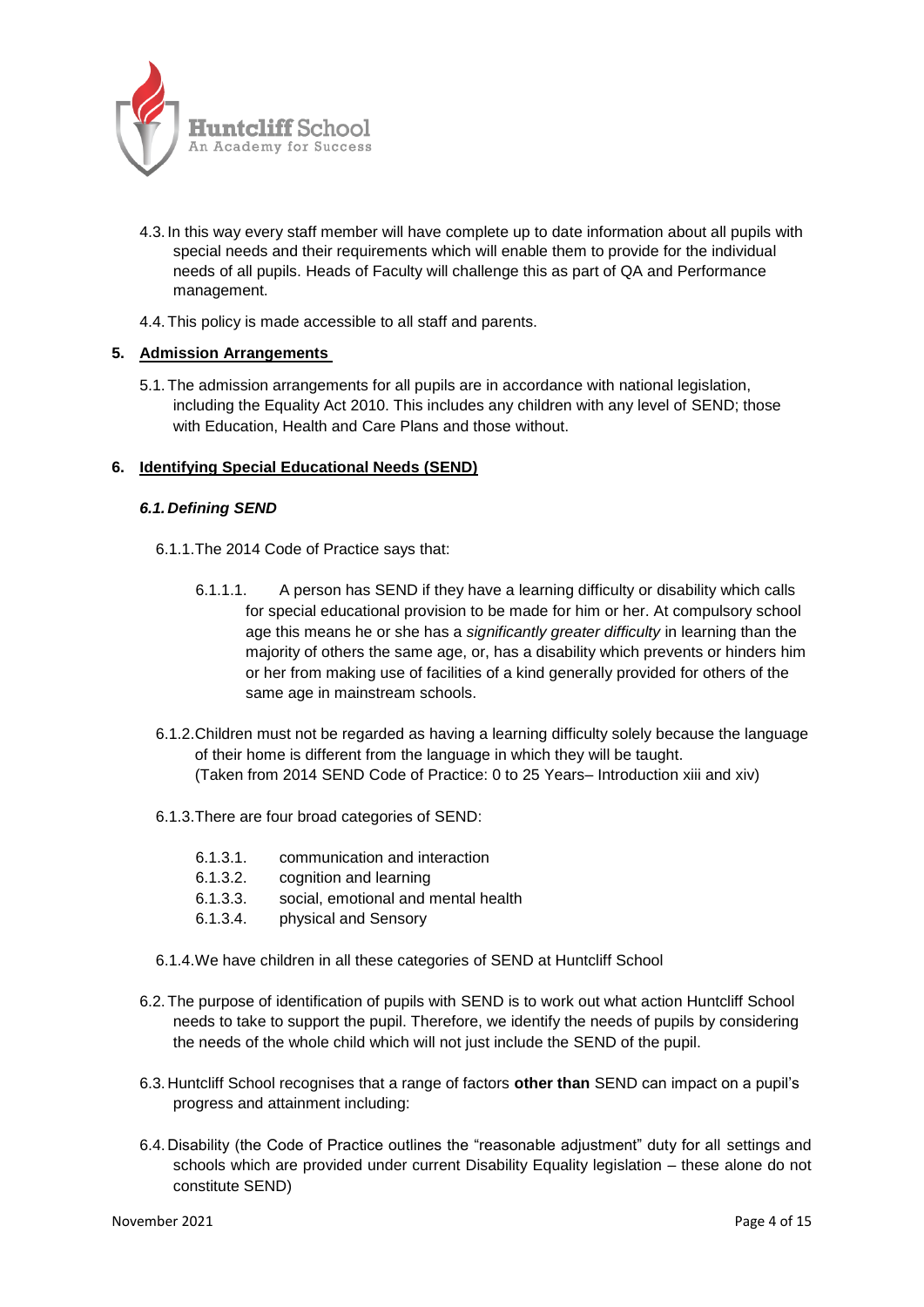

- 6.4.1.Attendance and Punctuality
- 6.4.2.Health and Welfare
- 6.4.3.English as an Additional Language (EAL)
- 6.4.4.Being in receipt of Pupil Premium Grant
- 6.4.5.Being a Looked After Child
- 6.4.6.Being a child of Serviceman/woman
- 6.5.Behaviour as a need is longer an acceptable way of describing SEND. Any concerns relating to a pupil's behaviour is now considered as an underlying response to a need which may or may not be related to SEND. Behavioural difficulties should not necessarily be classed as an SEMH need.

#### 7. **A Graduated Approach to SEND Support**

- 7.1.High quality teaching, differentiated for individual pupils, is the first step in responding to pupils who have or may have SEND. The SEND Code of Practice suggests that pupils are only identified as having SEND if they do not make adequate progress after having had high quality, personalised teaching.
- 7.2.Teachers are responsible and accountable for the progress and development of the pupils in their class, including where pupils access support from teaching assistants or specialist staff.
- 7.3.Huntcliff School regularly and carefully reviews the quality of teaching for all pupils, including those at risk of underachievement. This includes reviewing and, where necessary, improving teachers' understanding of strategies to identify and support vulnerable pupils as well as increasing their knowledge of the different types of SEND that are most frequently encountered.
- 7.4.Parents and carers are informed of teachers concerns through a range of methods including face to face meetings, letters, emails, tracking and phone calls. Pupils are also consulted by staff.

#### **8. Identifying children at SEND Support (K)**

- 8.1.Children with SEND are identified by one of three assessment routes all of which are part of the overall approach to monitoring progress of all pupils:
- 8.2.The progress of every child is monitored by staff via termly tracking procedures and a parents' evening each year. Any pupils who fall significantly outside of the range of expected academic achievement in line with predicted performance indicators and grade boundaries will be identified as not making progress in spite of high quality teaching.
- 8.3. If subject teachers/SENDCO and Form Tutors observe that a child, is making less than expected progress, given their age and individual circumstances, they will first seek to identify a reason. This can be characterised by progress which:
	- 8.3.1.is significantly slower than that of their peers starting from the same baseline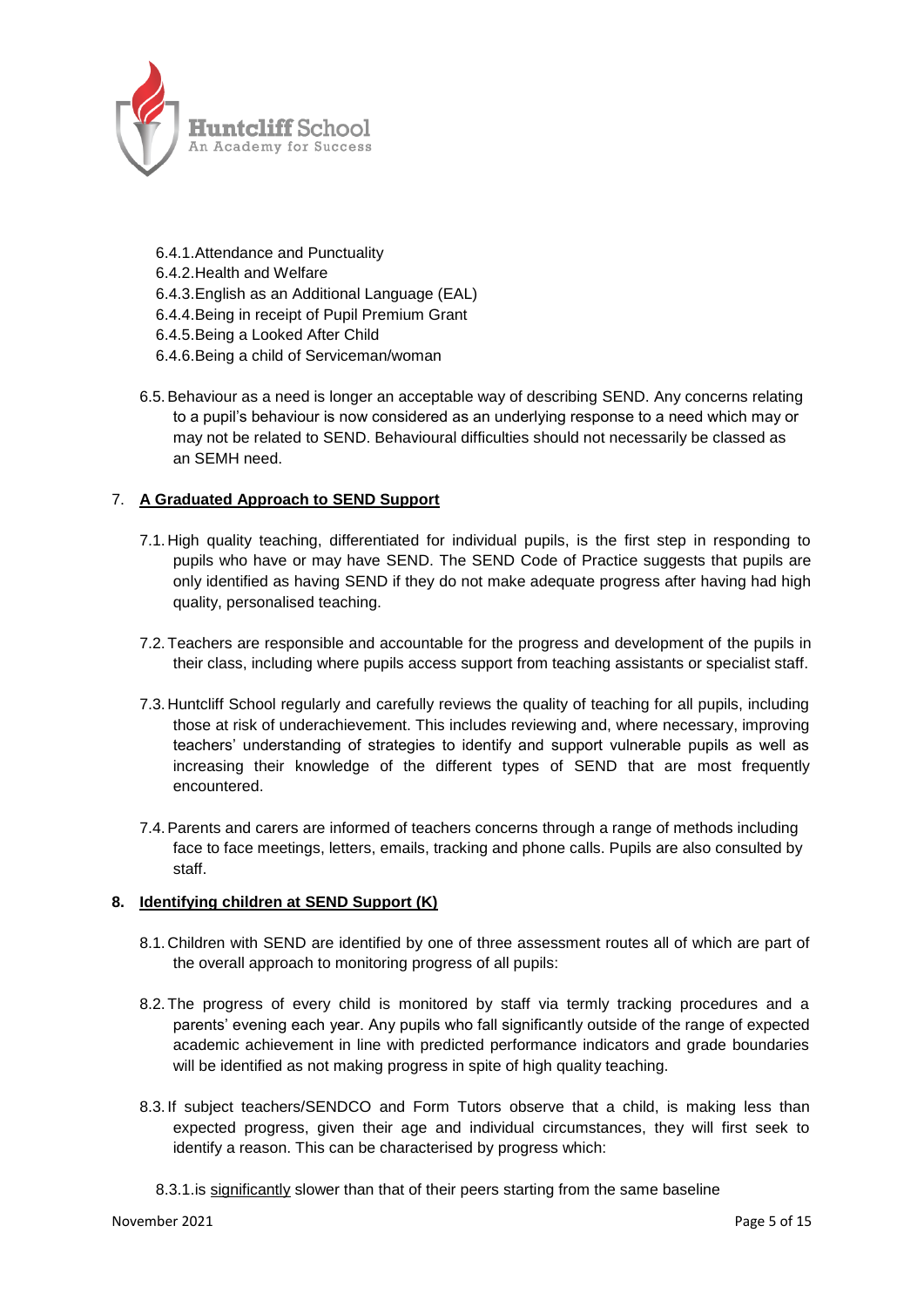

- 8.3.2.fails to match or better the child's previous rate of progress
- 8.3.3.fails to close the attainment gap between the child and their peers
- 8.3.4.widens the attainment gap
- 8.4.Parents sometimes ask us to look more closely at their child's learning. We take all parental requests seriously and investigate them. Frequently, the concern can be addressed by quality first teaching or some additional support or strategy given by the teacher.
- 8.5.The SENDCo is qualified to undertake a range of standardised tests with children. She can use these assessments to add to and inform teachers' own understanding and assessments of a child. Huntcliff School will also engage with a range of external agencies including the Educational Psychologist, Speech and Language Therapist and the Autistic Spectrum Education Team to assist with the identification of pupils needs.
- 8.6.Although the school can identify special educational needs, and make provision to meet those needs, we do not offer medical diagnoses. Parents are advised to contact their GP if they think their child may have ASD or ADHD/ADD or some other medical disability. The school could also support the referral to their GP. Parents can directly refer to CAHMS.
- 8.7.Where it is determined that a pupil has SEND, parents will be formally advised of this and the pupil will be added to the SEND register.

#### **9. Managing Pupils Needs on the SEND Register**

9.1.Pupils with SEND will have a Pupil Passport based on information about their SEND which contains an individual action plan. The SENDCo will review the Pupil Passport and action plan regularly throughout the year. Parents, pupils and teachers will be expected to contribute to the reviews that take place to monitor the plans. If evidence gathered through teacher and intervention assessment show that the pupil is not making expected progress then outside agency support may be sought with parental agreement and discussed with the child where appropriate.

#### **10. The Stages - 'A Graduated Response'**

- 10.1. The Code of Practice (2014) recommends that schools should deal with children's needs using a 'graduated approach', matching the level of help to the needs of the child. There are currently two categories of need defined within the Code of Practice – those children with SEND catered for by the school's provision (SEND Support) and those children for whom it is necessary to create an Education, Health and Care Plan.
- 10.2. A child has SEND where their learning difficulty or disability calls for special educational provision, namely provision 'different from' or 'additional to' that normally available to pupils of the same age.
- 10.3. At Huntcliff, it is the responsibility of the SENDCo in collaboration with other teachers, to identify additional children who may have special educational needs requiring different or additional provision to be made for a child.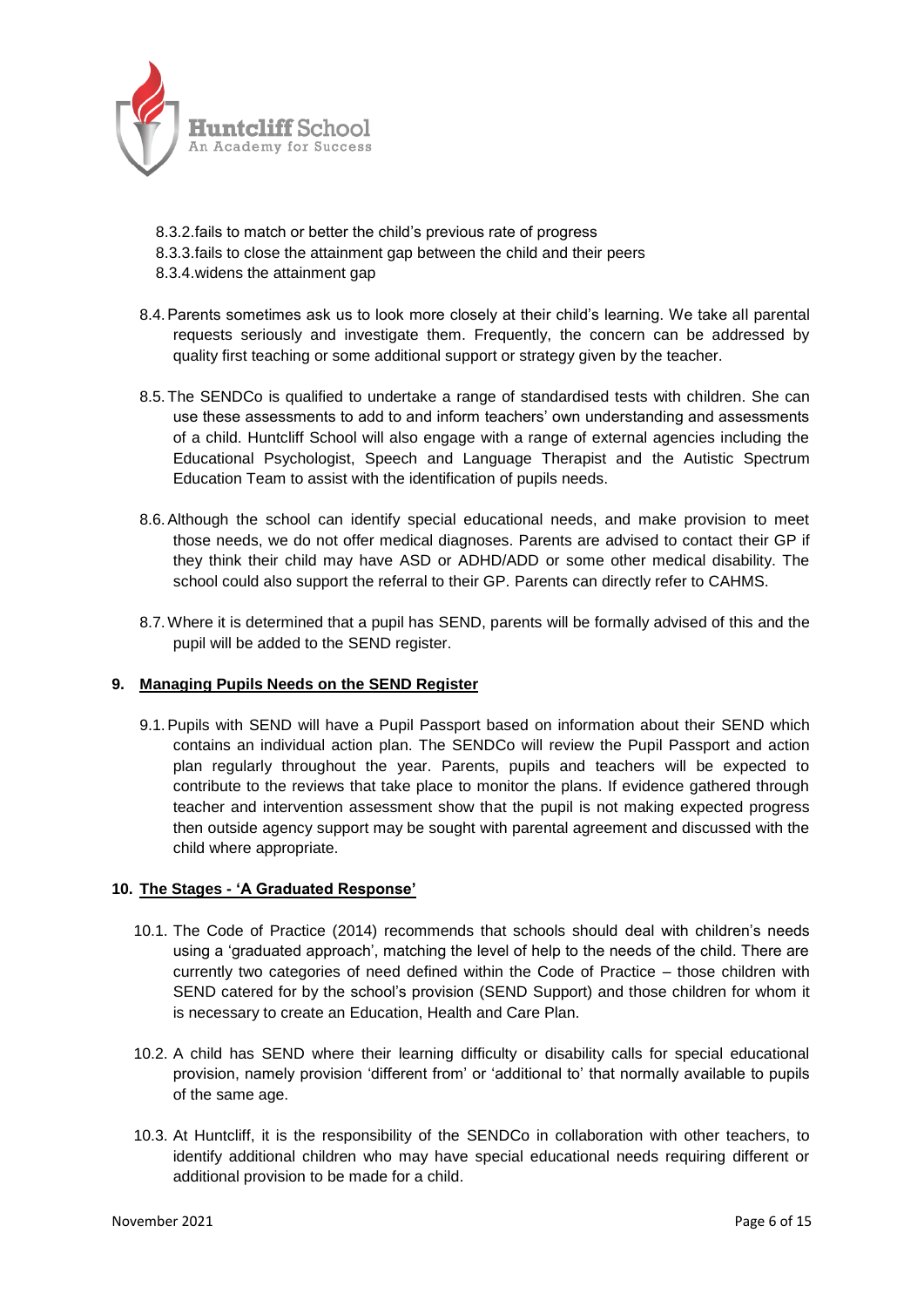

- 10.4. Subject teachers are also responsible for ensuring that the individual needs of the children are met. If a subject teacher has a concern about a pupil and feel they should be placed on the school's SEND Register, the following process should be followed:
	- 10.4.1. Discussion between subject teacher/s with the SENDCo
	- 10.4.2. Discussion between SENDCo and parents informally if possible in the first instance to register concern. If parents cannot be contacted informally then a letter will be sent inviting them to a meeting to discuss their child's progress.
- 10.5. If targets cannot be met with quality first teaching and the pupil falls significantly behind his peers in terms of progress, then a Pupil Passport is completed and an action plan will be produced. The action plan is written by the SENDCo in collaboration with other members of staff and the child will be entered on to the school's register as SEND Support. This may then involve some additional support or intervention.
- 10.6. Each subject teacher remains responsible for monitoring the child in his/her subject and will differentiate work as necessary whilst also assessing the child on a regular basis.
- 10.7. The SENDCo will carry out reviews annually, liaising with other members of staff. Parents will be invited to meet with the SENDCo at particular points in the school year to discuss their child's progress. Additionally, the SENDCo always be available at Parents Evenings. The outcomes of the review will determine the next course of action.
- 10.8. Copies of any letters sent to parents and records of other contact will be kept by the SENDCO in individual children's records.
- 10.9. The SENDCo may need to identify further assessments that are required and will arrange for these to be completed.
- 10.10.The subject teachers will be given advice on strategies that can be used within the classroom as well as on any interventions that may be implemented. Strategies for a range of conditions are also available via the schools SEND area for teaching staff
- 10.11.Where necessary, the advice and services of other agencies may be sought to support with the needs of the child. The cost for these outside agencies will be met by Huntcliff School unless they are statutory entitlements.
- 10.12.The aim of formally identifying a pupil with SEND is to help school ensure that effective provision is put in place and so remove barriers to learning. The support consists of a four part process:
	- 10.12.1. **Assess-** analysing the pupil's needs using assessment data and experience of working with the pupil, details of previous progress, comparisons with peers and national data as well as experience and views of parents. The pupil's views will also be considered and any advice from outside agencies.

November 2021 **Page 7 of 15** 10.12.2. **Plan-** Consultation between SENDCo and/or teacher(s) and parents and pupil All those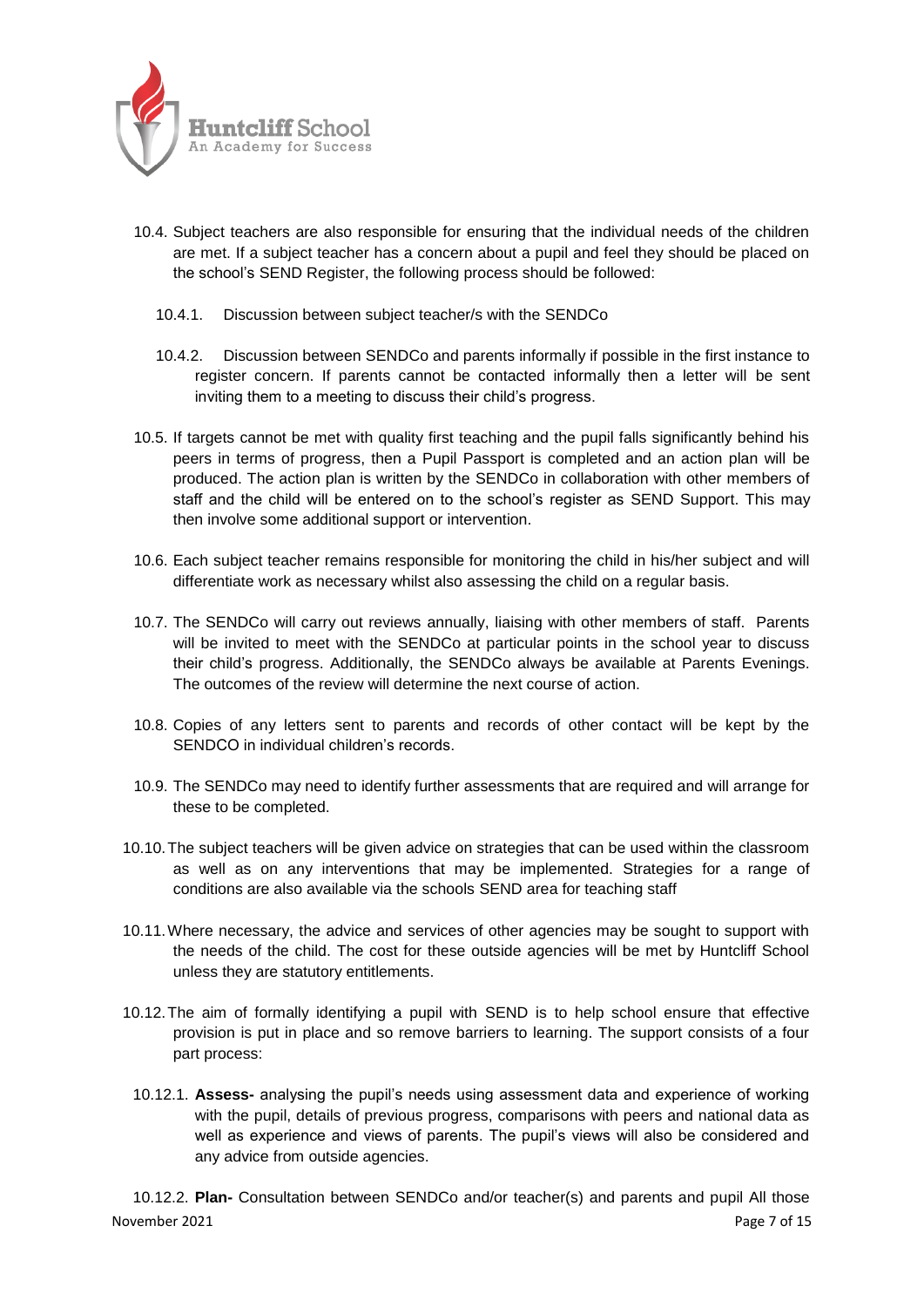

working with the pupil need to be informed of the pupil's needs, the support that is being provided with any particular teaching strategy and the outcomes that are being sought.

- 10.12.3. **Do** Subject teachers retain responsibility for the pupil even though a pupil might be working away from the main class with a Teaching Assistant (TA). The teachers need to work closely and collaborate with TAs in these instances.
- 10.12.4. **Review-** The review process will evaluate the impact and quality of the support and /or intervention. It will also consider the views of the pupil and where necessary the parents. The SENDCo will revise support based on pupil's progress from information on Pupil Progress data and SMID.
- 10.13.This is an ongoing cycle to enable the provision to be refined and revised as the understanding of the needs of the pupil grows. This cycle enables the identification of those interventions which are the most effective in supporting the pupil to achieve good progress and outcomes.

#### **11. An Educational Health Care Plan (EHC plan)**

- 11.1. If a child has lifelong or significant difficulties they may undergo a Statutory Assessment Process which is usually requested by the school but can be requested by a parent. This will occur where the complexity of need or a lack of clarity of need around the needs of the child are such that a multi-agency approach to assessing that need, to planning provision and identifying resources, is required. The decision to make a referral for an Education, Health and Care Plan will normally be taken at a progress review. If the SENDCo feels that an EHCP is not appropriate an explanation will be given to the parent.
- 11.2. The purpose of an EHC plan is: to provide special educational provision to meet the special educational needs of the child; to secure the best possible outcomes for them across education, health and social care and, as they get older, prepare them for adulthood.
- 11.3. When making a request for an EHC plan, the SENDCo will provide the local authority with information from a variety of sources: parents, teachers, social care, health professionals and other agencies. The information gathered will be related to the following:
- 11.3.1. How and when the child's needs were first identified and the steps that have been implemented to support these needs
- 11.3.2. National Curriculum levels or equivalents
- 11.3.3. Educational and other assessments, for example from Educational Psychologist
- 11.3.4. A pen portrait of the child and the needs that they display within school
- 11.3.5. Involvement of other professionals
- 11.3.6. Any involvement of Social Care
- 11.3.7. Attendance issues if appropriate
- 11.4. Whilst the assessment is being pursued the child will continue to receive the support already provided under the previous stage.
- 11.5. Parents should be informed and given the contact details of the local (SENDIASS Special Educational Needs and Disability Information Advice and Support Service who will give them independent advice and support.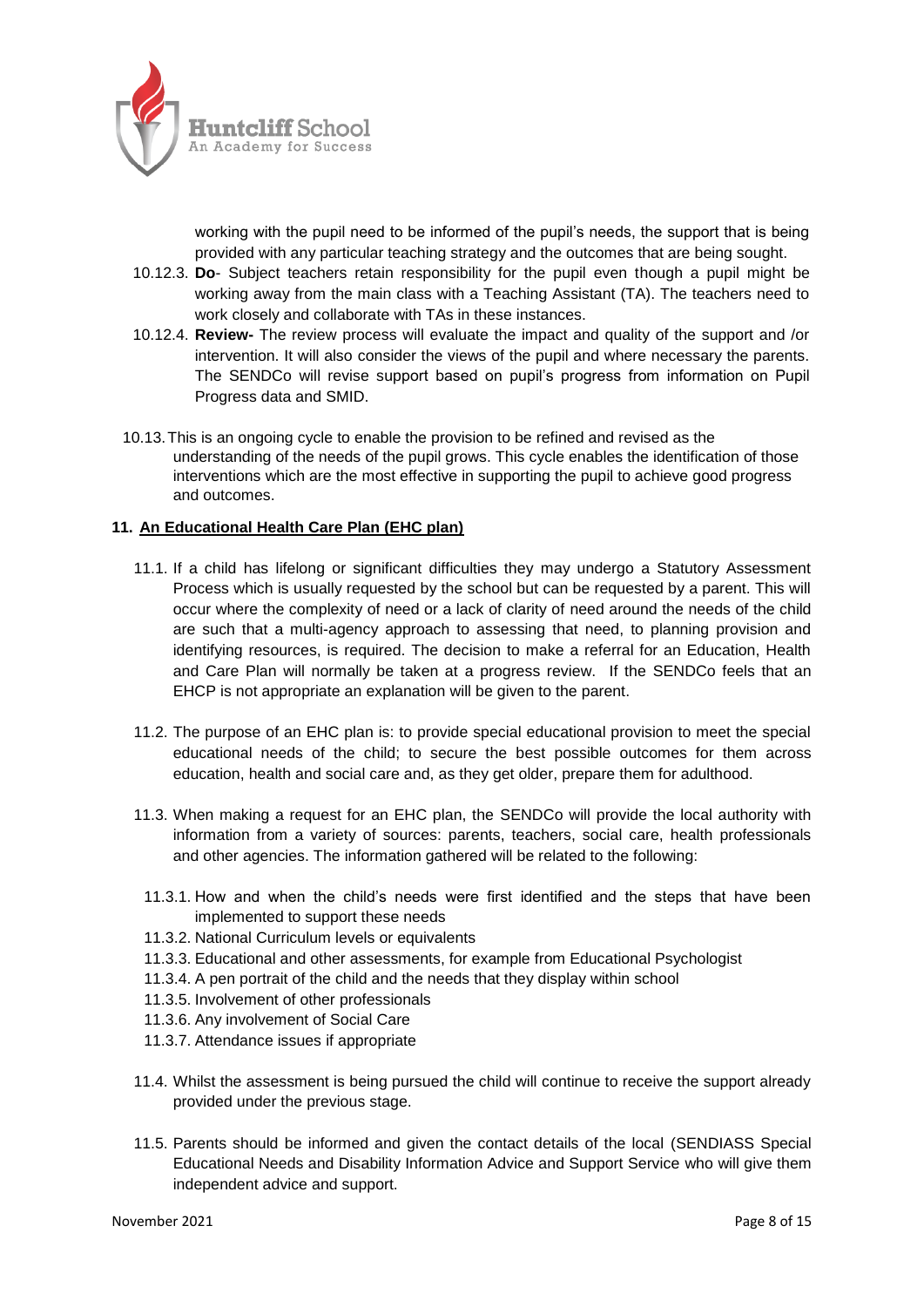

- 11.6. Once a child has received an EHC plan, an annual review meeting is held every year to consider whether the EHC plan should be maintained. Everyone who is involved with the child is invited by the SENDCo to the review meeting or asked to produce a report. The targets/outcomes set for the past 12 months are reviewed and assessed, any new concerns are expressed and the views of parents and others are noted and discussed. New long term targets for the next 12 months are considered. The SENDCo completes the appropriate annual review form documentation and SENDs the originals to the Local Authority. The Local Authority has the responsibility to update the plan and provide new documentation for parents and school.
- 11.7. Parents are entitled to apply for their own EHCP if they wish.

#### 12. **Criteria for exiting the SEND Register**

12.1. Pupils receiving SEND Support are rigorously monitored and their progress is continually assessed. Based on evidence accrued through this process, the SENDCo will make the decision together with teaching staff on about when to exit a pupil from the SEND Register. Parents will receive a letter to say that their child is no longer on the SEND register.

#### 13. **Supporting Pupils and Families**

- 13.1. The SEND Local Offer in North Lincolnshire aims to provide parents with the information you may need, or want to know, about resources, services, support, activities and events for North Lincolnshire's children and young people with Special Educational Needs and/or Disabilities and their families. Information is arranged according to age from pre-school through to early adulthood. It can be found at the following link: [http://www.northlincslocaloffer.com](http://www.northlincslocaloffer.com/)
- 13.2. Huntcliff School SEND Information Report will be found on the Huntcliff website at the end of the year, and provides parents with information on what support is in place for pupils with SEND.
- 13.3. The local SEND Information and Support Service (SENDIASS), can provide independent support to families and their information is on the Local Authority Local Offer website.

#### **14. Exam Access Arrangements**

- 14.1. Huntcliff will apply **to the exam board through the JCQ Centre Admin Portal** for exam access arrangements for pupils with SEND where pupils have been assessed and fit the criteria for application and the arrangement is the pupil's normal way of working.
- 14.2. Definition of disability under the Equality Act 2010 "You're disabled under the Equality Act 2010 if you have a physical or mental impairment that has a 'substantial' and 'long term' negative effect on your ability to do normal daily activities". **Exam stress and anxiety does not meet these criteria.**
- 14.3. **Huntcliff will not accept reports from privately commissioned tests. We will use standardised tests recognised by the applications process for the exam board.**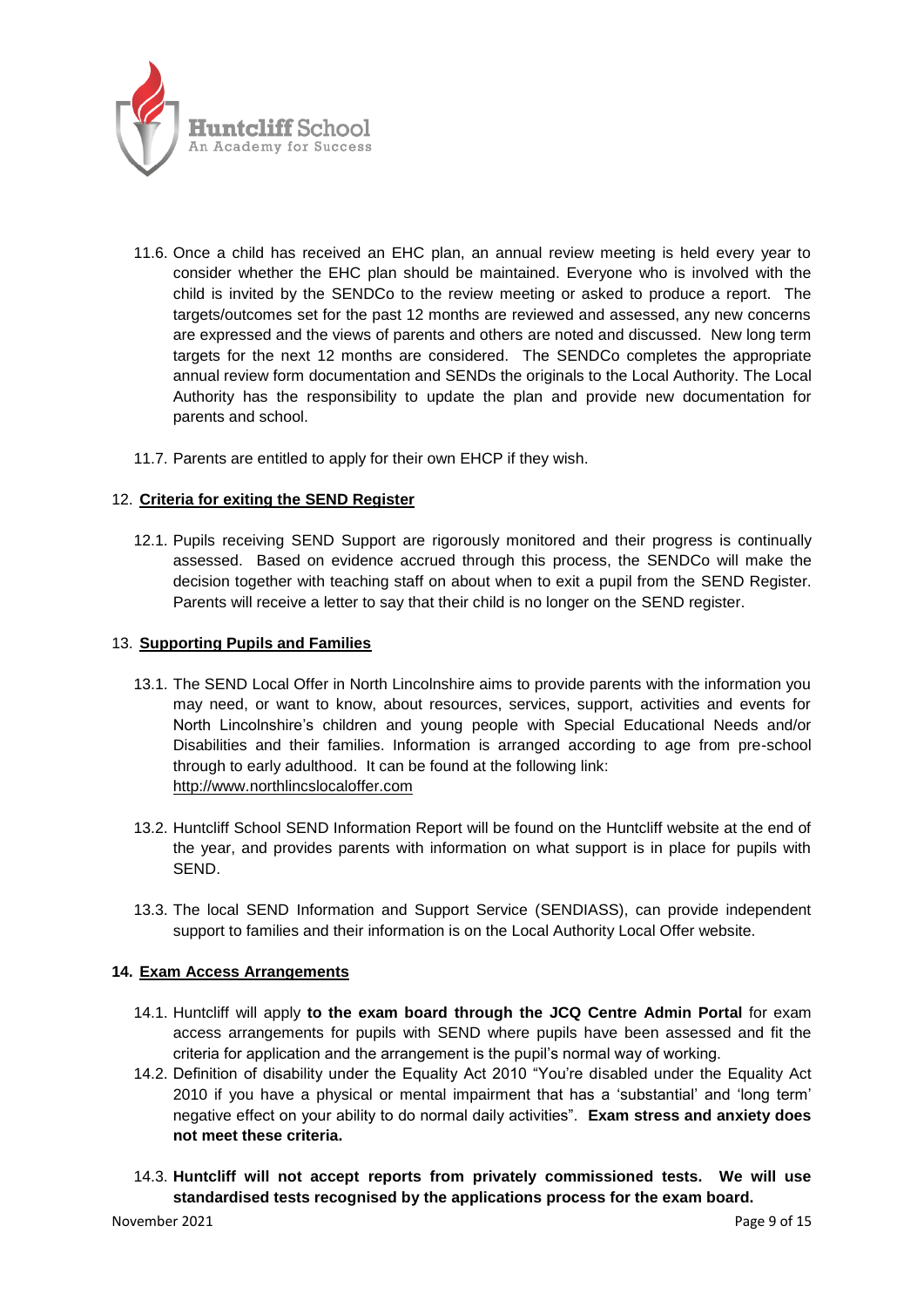

## **15. Transition**

- 15.1. When children with SEND transfer from feeder primary schools to Huntcliff, the SENDCo or other members of the inclusion team liaise with the staff of the Primary schools and receive all SEND documentation prior to the new term beginning. The SENDCo is invited to final EHC review meetings of the year 6 pupils.
- 15.2. Where children with SEND transfer to another secondary school, SEND records will be forwarded within 15 days of the child ceasing to be registered at our school, providing that the necessary details of the school have been forwarded to us.
- 15.3. If a child transfers into the school during the academic year Huntcliff School will endeavour to obtain the child's records from their previous school as soon as possible.

#### **16. Medical Conditions**

16.1. Huntcliff School's "Supporting Pupils' at School with Medical Conditions" Policy can be found on the school website under Our Vision/Policies: [http://www.huntcliff.n-lincs.sch.uk/our](http://www.huntcliff.n-lincs.sch.uk/our-vision)[vision.](http://www.huntcliff.n-lincs.sch.uk/our-vision) The school endeavours to meet the needs of all pupils with a medical condition.

#### 17. **Supporting Pupils at school with a medical condition.**

- 17.1. Huntcliff recognises that pupils at school with medical conditions should be properly supported so that they have full access to education, including school trips and physical education. Some children with medical conditions may be disabled and where this is the case the school will comply with its duties under the Equality Act 2010.
- 17.2. Some pupils may also have SEND and may have an Education, Health and Care (EHC) plan which brings together health and social care needs, as well as their special educational provision and the SEND Code of Practice (2014) is followed.
- 17.3. Huntcliff puts in place the necessary adjustments to meet the needs of pupils with medical conditions. This includes:
	- 17.3.1. Facilities to store and give prescribed medicines.
	- 17.3.2. Provision of a space for therapy treatments
	- 17.3.3. Adjustments to the building and provision of specialist equipment for pupils with physical conditions

#### 18. **Monitoring and evaluating SEND**

18.1. At Huntcliff we aim to provide a variety of approaches in order to maximise the achievement of all pupils with SEND. This should enable them to have a broad and balanced curriculum. Teachers' planning and approaches should be flexible in order to recognise the needs of all these children to ensure that work is well matched and differentiated to the specific needs of individuals. Quality assurance by all Faculty Directors throughout the year, including the SENDCo, will ensure that the needs of pupils with SEND are being met. Work scrutiny and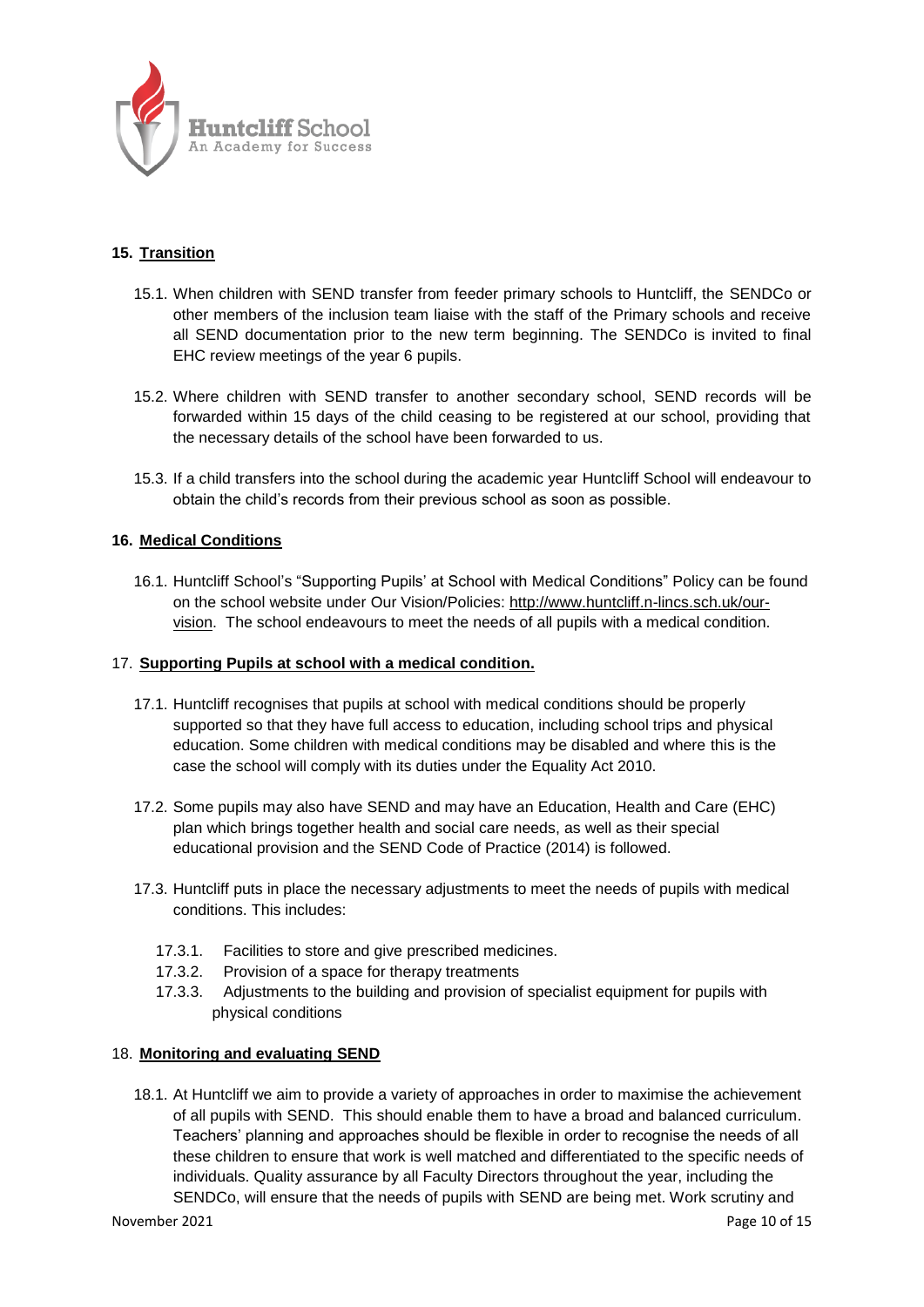

learning walks and pupil voice also take place on a regular basis.

- 18.2. Monitoring the effectiveness of intervention strategies is an integral part of the review process. Furthermore, teacher assessments and any intervention results are used to measure the progress of individual children with SEND. The SENDCO liaises with the Faculty Directors of English and maths to track the progress of pupils with SEND. This aims to identify the strengths in practice as well as the areas that may require development.
- 18.3. On an annual basis, the Department for Education (DFE) produces statistical information relating to the performance of children with SEND nationally. This data is used to compare the performance of our children in comparison to those nationally.

#### **19. Training and resources**

#### **19.1. Training**

- 19.1.1. Training needs of staff are identified through Teacher Appraisal. Training is planned throughout the year for teaching staff using in house expertise and outside agencies. Staff access local and national training. Non-teaching staff access training via their appraisal process as well. By training staff, the quality of teaching and provision is maintained and developed by responding to the strengths and needs of all pupils. Also, the SENDCo explains the systems and structures that are in place for pupils with SEND to members of staff.
- **19.1.2.** The SENDCo regularly attends the Secondary SENDCo cluster network meetings as well as national events and/or conferences in order to keep up to date with local and national updates in SEND.

#### **19.1.3. The SENDCo operates an open door policy for all members of staff to answer queries and facilitate any training needs.**

#### **19.2. Funding**

#### **19.2.1. Allocation of Resources**

- 19.2.1.1. All mainstream schools are provided with resources to support those with additional needs, including pupils with SEND and disabilities. Most of these resources are determined by a local funding formula, which is also applied to local academies.
- 19.2.1.2. Within the overall school budget, a proportion of funding is allocated called the notional SEND budget. Provision maps of intervention funded through this budget are kept for each year group. Interventions are reviewed regularly and progress of children receiving intervention is monitored closely.
- November 2021 **Page 11 of 15** 19.2.1.3. For children who have an EHC plan the school is not expected to meet the full costs of more expensive special educational provision from their core funding. They are expected to provide additional support which costs up to a nationally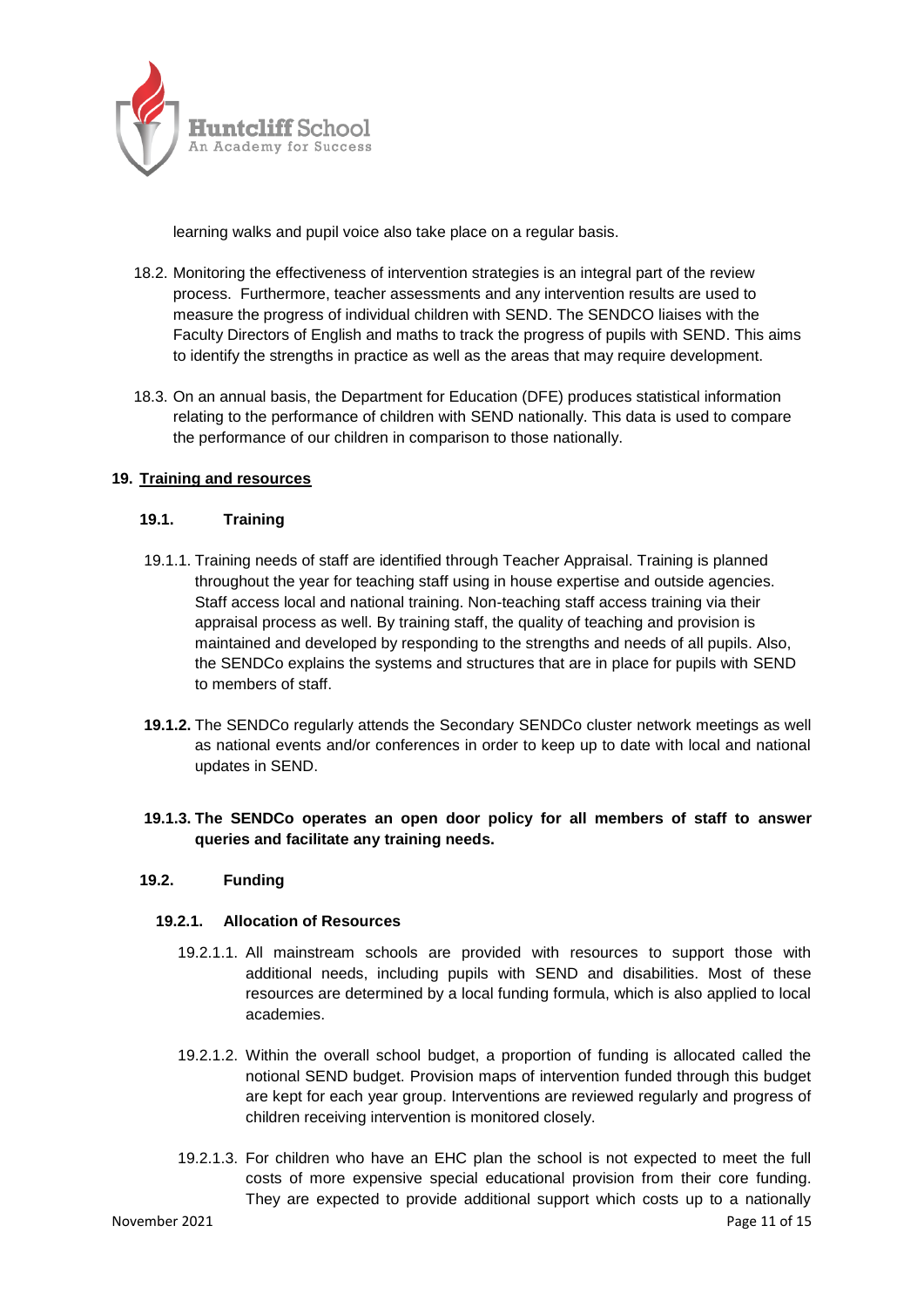

prescribed threshold per pupil per year. The local authority provides additional top-up funding where the cost of the special educational provision required to meet the needs of an individual pupil exceeds the nationally prescribed threshold.

#### **20. Roles and responsibilities**

#### *20.1. The Role of the Head of Learning Support/SENDCo*

- 20.1.1. overseeing the day-to-day operation of the school's SEND policy
- 20.1.2. planning and co-ordinating provision for children with SEND
- 20.1.3. liaising with the relevant Designated Teacher where a looked after pupil has SEND
- 20.1.4. advising on the graduated approach to providing SEND support
- 20.1.5. advising on the deployment of the school's SEND resources to meet children's needs effectively
- 20.1.6. liaising with parents of children with SEND
- 20.1.7. liaising with primary schools, other secondary schools, Colleges of Further Education, educational psychologists, health and social care professionals, and independent or voluntary bodies and other external agencies
- 20.1.8. being a key point of contact with external agencies, especially the Local
- 20.1.9. Authority and its support services
- 20.1.10. liaising with potential next providers of education to ensure a child and their parents are informed about options and a smooth transition is planned
- 20.1.11. working with the Head teacher and school Trustees to ensure that the
- 20.1.12. school meets its responsibilities under the Equality Act (2010) with regard to reasonable adjustments and access arrangements
- 20.1.13. ensuring that the school keeps the records of all pupils with SEND up to date
- 20.1.14. implementing the SEND Code of Practice (2014)
- 20.1.15. monitoring children with SEND and tracking their progress through the use of data analysis
- 20.1.16. liaising with Directors of Faculties to ensure that children with SEND have full access to their curriculum area.
- 20.1.17. liaising with the Inclusion Team about pupils' needs
- 20.1.18. attending CPD relevant to the development of the role and feedback relevant information when necessary to other members of staff
- 20.1.19. making staff aware of the training relevant to their own role in the development of SEND.
- 20.1.20. chairing the Annual Review of pupils with EHC plans
- 20.1.21. managing the Gateways department and the attached SEND teacher
- 20.1.22. managing and leading a team of Teaching Assistants
- 20.1.23. assessing pupils and making exam arrangements for them for their GCSEs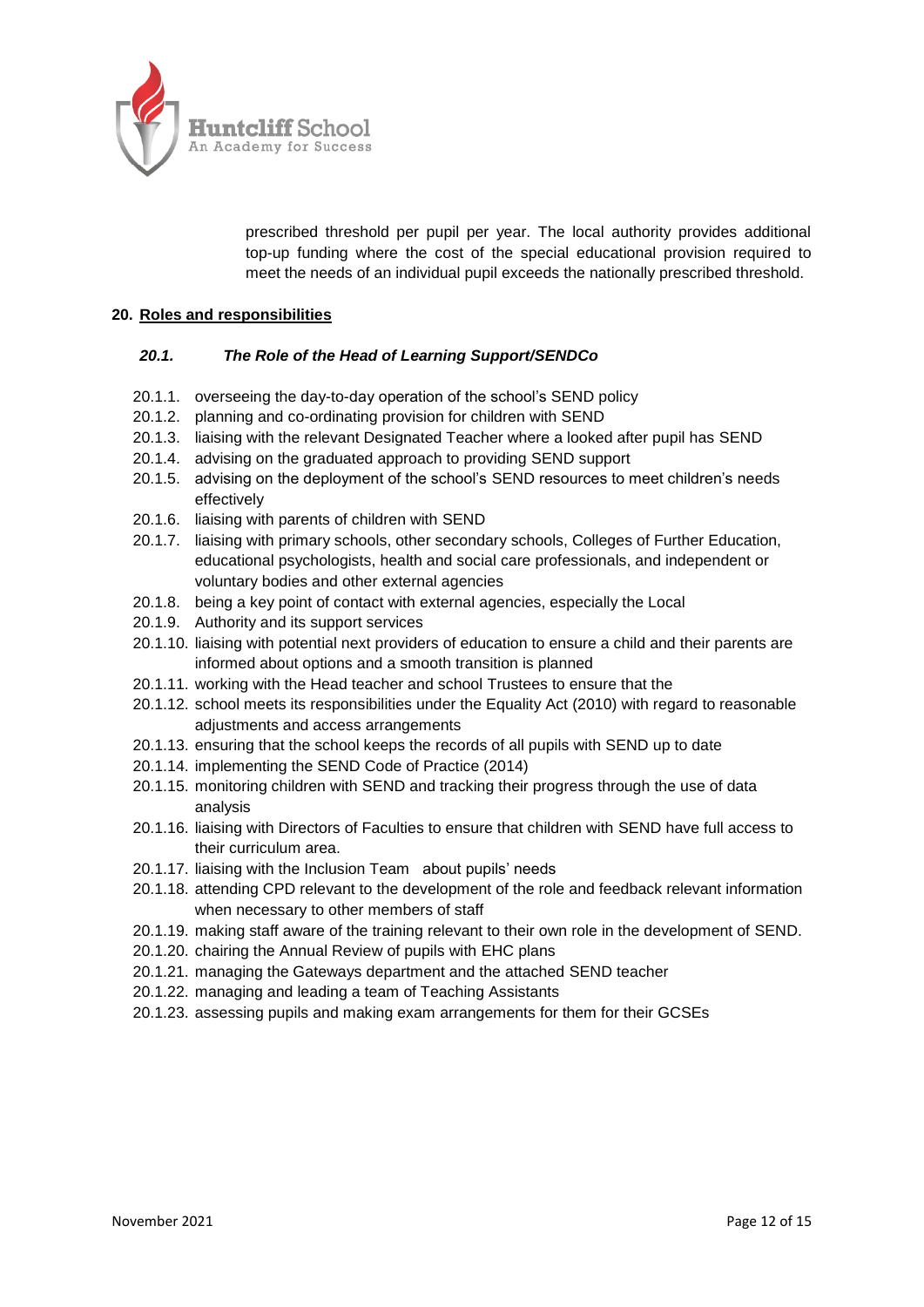

#### *20.2. The Role of the Board of Trustees*

- 20.2.1. Huntcliff School's Board of Trustees is "expected to use their best endeavours to meet the needs of the children with SEND." (Section 29 Children and Family Act 2014)
- 20.2.2. The Board of Trustees will:
	- 20.2.2.1. have a Link Trustee to oversee the strategic direction and development of SEND provision at Huntcliff
	- 20.2.2.2. do its best to ensure that the necessary provision is made for any pupil who has special educational needs
	- 20.2.2.3. ensure that, where the 'responsible person' the head teacher or the appropriate Trustee – has been informed by the LA that a pupil has special educational needs, those needs are made known to all who are likely to teach them.
	- 20.2.2.4. ensure that teachers in the school are aware of the importance of identifying, and providing for, those pupils who have special educational needs.
	- 20.2.2.5. consult the LA and the governing bodies of other schools, when it seems to be necessary or desirable in the interests of co-ordinated special educational provision in the area as a whole.
	- 20.2.2.6. use their best endeavours to make sure that a child with SEND gets the support they need – this means doing everything they can to meet pupils SEND
	- 20.2.2.7. ensure that pupils with SEND engage in the activities of the school alongside pupils who do not have SEND
	- 20.2.2.8. designate a teacher to be responsible for co-ordinating SEND provision.
	- 20.2.2.9. publish a SEND information report containing information of the education of SEND children
	- 20.2.2.10. monitor the progress and attainment of pupils with SEND via the Curriculum Standards **Curriculum**

#### 21. **Storing and managing information**

21.1. All documents relating to a pupil's SEND are stored securely and information contained in them is regarded as confidential.

#### 22. **Reviewing the Policy**

22.1. The SEND Policy will be reviewed in response to need and as the legislation surrounding SEND is updated.

#### 23. **Accessibility**

23.1. The Disability Discrimination Act, as amended by the SEND and Disability Act 2001, places a duty on all schools and LAs to plan to increase over time the accessibility of schools for disabled pupils and to implement their plans. Huntcliff's plans to address the issue of accessibility and its future plans to reduce barriers to learning can be found in Huntcliff's Disability Equality Scheme.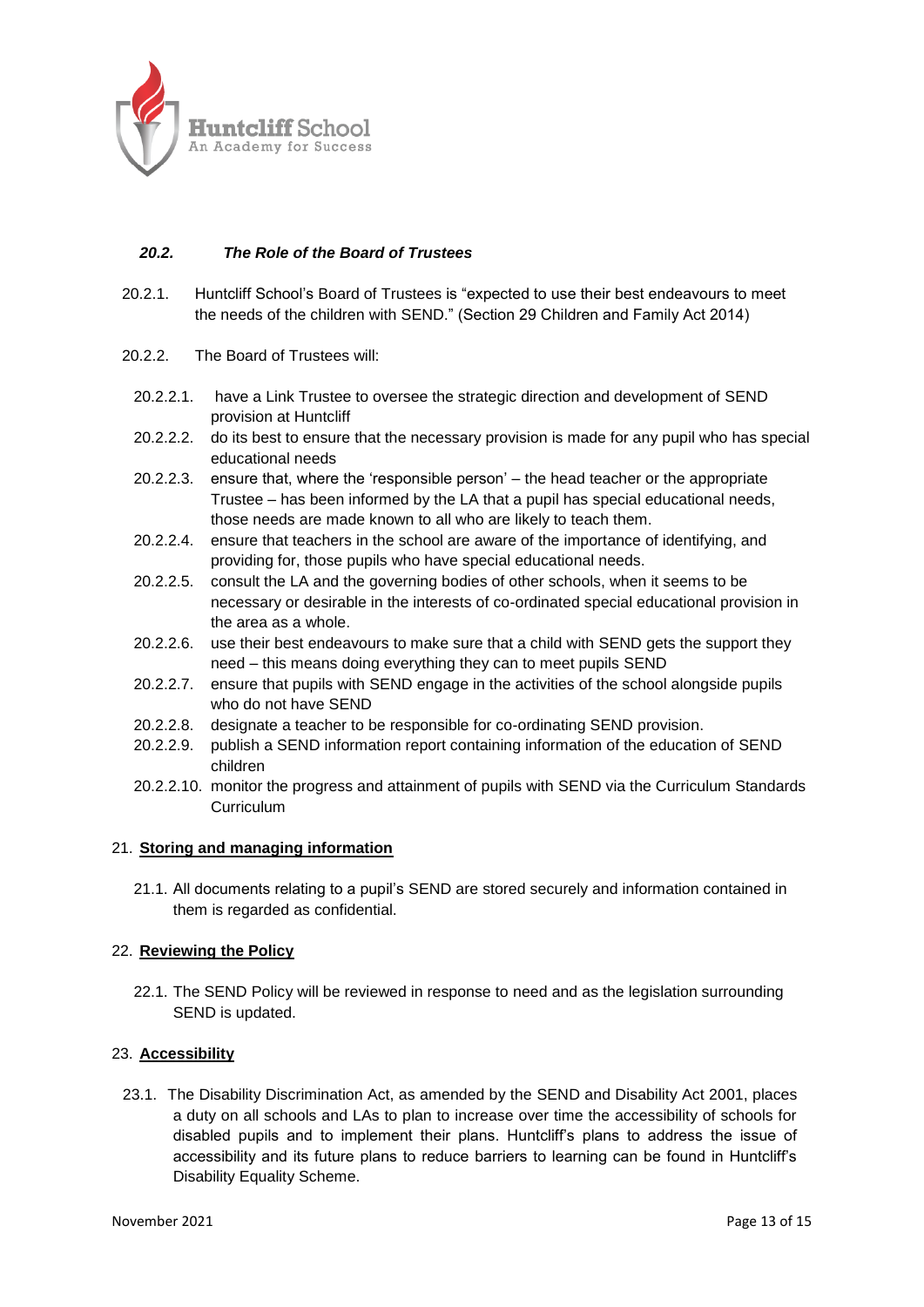

#### 23.2. **Curriculum**

The curriculum is adjusted and differentiated to meet the needs of disabled students in school. Appropriate equipment is used e.g. ICT equipment, writing slopes if required and a range of pencil grips and rulers to reduce and remove barriers to learning.

#### 23.3. **Environment**

Reasonable adjustments have been made to the building and environment to make it as accessible as possible for disabled students, visitors and staff for example high visibility railings and steps, ramps are in place and appropriate toilets and sinks have been fitted. There is a lift in the tower block. Advice is sought from external agencies to ensure that the school environment is appropriate for SEND students.

- 23.4. Reasonable adjustments in both curriculum and in the environment are made to ensure that pupils have full access to trips, outings and extra-curricular activities.
- 23.5. Where necessary individuals receive additional staff support to ensure full access to the curriculum.
- 23.6. Huntcliff promotes equality of opportunity through its Equality and Diversity Policy which includes both curriculum and non curriculum areas of school life. It eliminates unlawful discrimination; disability related harassment and promotes positive attitudes towards disabled people through the implementation of the relevant policies and appropriate practices in the school. Disabled pupils are actively encouraged to take full part in both school life and activities in the wider community.

#### **24. Dealing with complaints**

24.1. If parents or carers have specific concerns about their child's SEND, please contact the SENDCo. If parents or carers have any complaints regarding the welfare of their child, an appointment can be made with the Head teacher

#### **25. Bullying**

25.1. Huntcliff School is very aware of the possible consequences of bullying and through policy and practice we strive to address the negative effect that such experiences may have on both pupils and staff within school. We take particular care to ensure the needs of our most vulnerable pupils are taken into consideration. Further information can be found in our Anti-Bullying Policy.

#### **26. Appendices**

**26.1.** The SEND Information Report **2021** and other policies mentioned in this document can be found via the following link under SEND or Policies. **<http://www.huntcliff.n-lincs.sch.uk/our-vision>**

### **27. Compliance**

November 2021 **Page 14 of 15** 27.1. This policy complies with the statutory requirement laid out in the SEND Code of Practice –